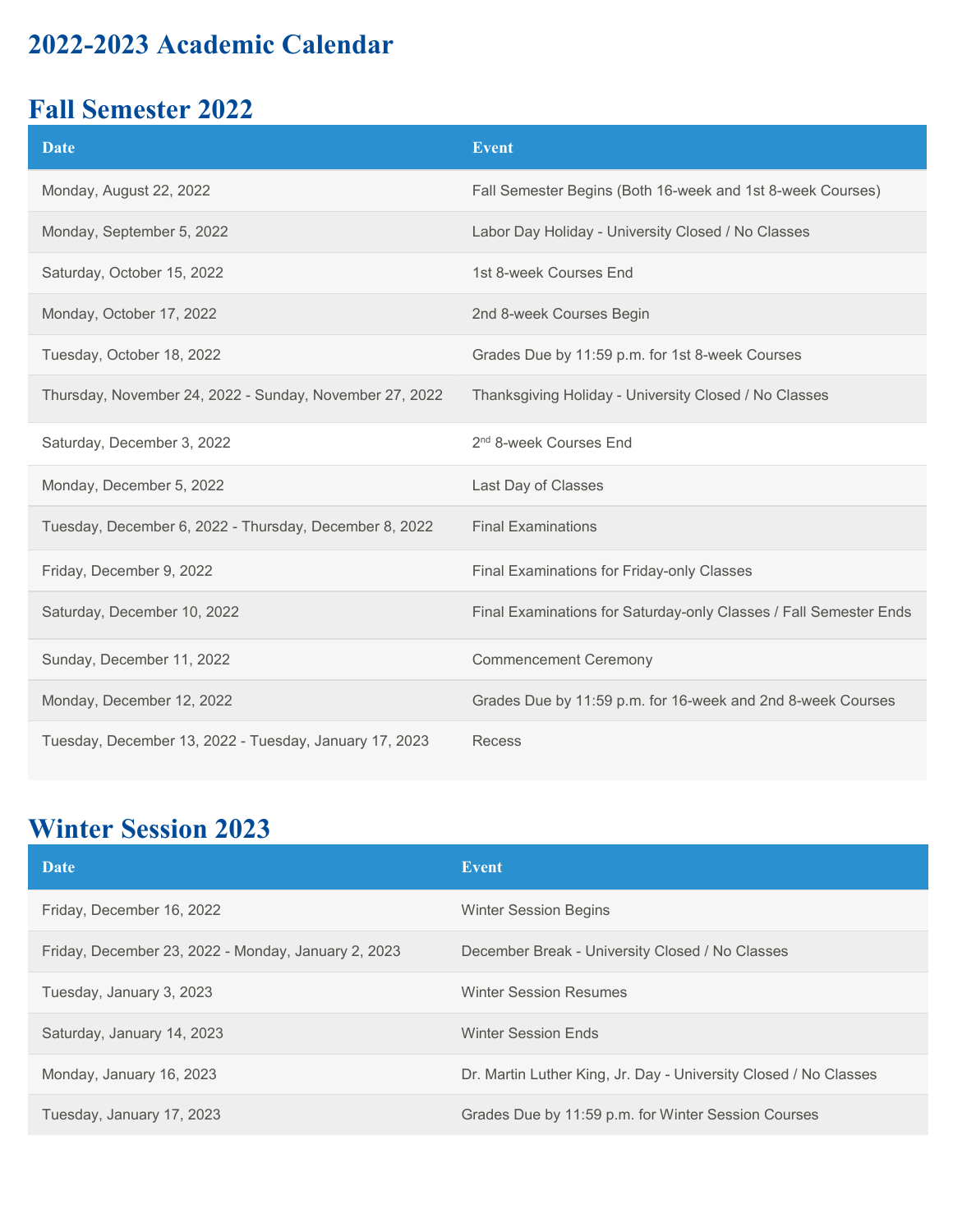#### **Spring Semester 2023**

| <b>Date</b>                                        | <b>Event</b>                                                                  |
|----------------------------------------------------|-------------------------------------------------------------------------------|
| Monday, January 16, 2023                           | Martin Luther King, Jr. Day - University Closed / No Classes                  |
| Tuesday, January 17, 2023                          | Spring Semester Begins (Both 16-week and 1st 8-week Classes)                  |
| Sunday, February 12, 2023                          | Lincoln's Birthday                                                            |
| Monday, February 13, 2023                          | Lincoln's Birthday Observed - University Closed / No Classes                  |
| Saturday, March 11, 2023                           | 1st 8-week Classes End                                                        |
| Monday, March 13, 2023 - Sunday, March 19,<br>2023 | Spring Break - No Classes                                                     |
| Monday, March 20, 2023                             | 2nd 8-week Classes Begin / Grades Due by 11:59 p.m. for 1st 8-week<br>Classes |
| Saturday, May 6, 2023                              | 2nd 8-week Classes End                                                        |
| Monday, May 8, 2023                                | Last Day of Classes                                                           |
| Tuesday, May 9, 2023 - Thursday, May 11, 2023      | <b>Final Examinations</b>                                                     |
| Friday, May 12, 2023                               | Final Examinations for Friday-only Classes<br><b>Commencement Ceremony</b>    |
| Saturday, May 13, 2023                             | Final Examinations for Saturday-only Classes / Spring Semester Ends           |
| Sunday, May 14, 2023                               | Grades Due by 11:59 p.m. for 16-week and 2nd 8-week Courses                   |
| Tuesday, May 16, 2023-- Sunday, May 21, 2023       | <b>Recess</b>                                                                 |

# **First Half Summer Session 2023**

| Date                                               | <b>Event</b>                                          |
|----------------------------------------------------|-------------------------------------------------------|
| Monday, May 22, 2023                               | First Half Summer Classes Begin                       |
| Monday, May 29, 2023                               | Memorial Day Holiday - University Closed / No Classes |
| Monday, June 19, 2023                              | Juneteenth Holiday / University Closed / No Classes   |
| Tuesday, June 27, 2023                             | Last Day of Classes                                   |
| Wednesday, June 28, 2023 - Thursday, June 29, 2023 | <b>Final Examinations</b>                             |
| Thursday, June 29, 2023                            | <b>First Half Summer Session Ends</b>                 |
| Friday, June 30, 2023                              | Grades Due by 11:59 p.m.                              |